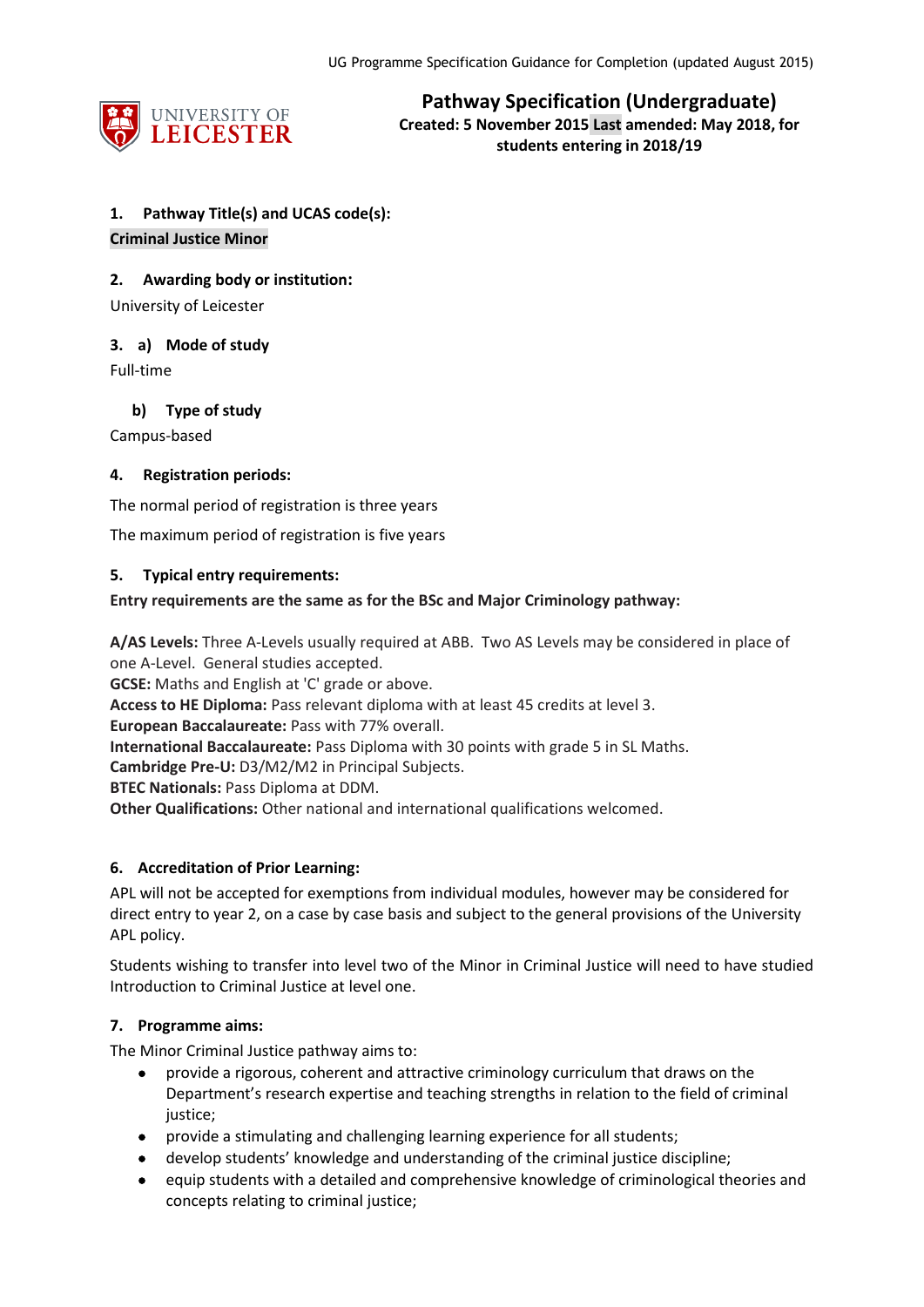provide students with a range of both subject-specific and transferable skills relevant to lifelong learning and employment in a range of occupations.

#### **8. Reference points used to inform the programme specification:**

- QAA Frameworks for Higher Education Qualifications: **[http://www.qaa.ac.uk/en/Publications/Documents/Framework-Higher-Education-](http://www.qaa.ac.uk/en/Publications/Documents/Framework-Higher-Education-Qualifications-08.pdf)[Qualifications-08.pdf](http://www.qaa.ac.uk/en/Publications/Documents/Framework-Higher-Education-Qualifications-08.pdf)**
- QAA Benchmark statements for criminology: **<http://www.qaa.ac.uk/en/Publications/Documents/SBS-criminology-14.pdf>**
- University of Leicester Learning and Teaching Strategy: **<http://www2.le.ac.uk/offices/sas2/quality/learnteach>**
- University Employability Strategy
- Periodic Developmental Review Reports (November 2011)
- External examiners' reports
- **•** First Destinations Data
- Student feedback (NSS 2015)
- Leicester Learning Institute guidance on accessible curriculum design

#### **9. Programme Outcomes:**

| <b>Intended Learning</b><br><b>Outcomes</b>                                                                                                                                                                  | <b>Teaching and Learning Methods</b>                                                                                                                                                                     | <b>How Demonstrated?</b>                                                                                                                                                         |  |
|--------------------------------------------------------------------------------------------------------------------------------------------------------------------------------------------------------------|----------------------------------------------------------------------------------------------------------------------------------------------------------------------------------------------------------|----------------------------------------------------------------------------------------------------------------------------------------------------------------------------------|--|
|                                                                                                                                                                                                              | (a) Discipline specific knowledge and competencies                                                                                                                                                       |                                                                                                                                                                                  |  |
|                                                                                                                                                                                                              | (i) Mastery of an appropriate body of knowledge                                                                                                                                                          |                                                                                                                                                                                  |  |
| Demonstrate mastery of a<br>broad range of historical and<br>contemporary criminological<br>issues relating to criminal<br>justice practice, policy or<br>governance                                         | Lectures, seminars, independent<br>research, resource-based<br>learning, team problem-solving<br>exercises, tutorials, workshops,<br>consultations with staff, directed<br>reading and independent study | Essay, exam, report, group<br>project, assessed and non-<br>assessed seminar presentations,<br>computer-related exercises,<br>problem-based exercises and<br>assessed coursework |  |
| Demonstrate mastery of a<br>broad and detailed body of<br>criminal justice theory,<br>methods and substantive<br>analysis                                                                                    | As above                                                                                                                                                                                                 | As above                                                                                                                                                                         |  |
| (ii) Understanding and application of key concepts and techniques                                                                                                                                            |                                                                                                                                                                                                          |                                                                                                                                                                                  |  |
| Recognise key concepts<br>used in criminological<br>analysis and the nature of the<br>crime problem                                                                                                          | Lectures, seminars, independent<br>research, resource-based<br>learning, team problem-solving<br>exercises, tutorials, workshops,<br>consultations with staff, directed<br>reading and independent study | Essay, exam, report, group<br>project, assessed and non-<br>assessed seminar presentations,<br>computer-related exercises,<br>problem-based exercises and<br>assessed coursework |  |
| Ability to write in a suitable<br>academic style; to be critical<br>and analytical; to present<br>data clearly both in written<br>and oral form; to undertake<br>work independently and as<br>part of a team | As above                                                                                                                                                                                                 | Essay, exam, report, group<br>project, assessed and non-<br>assessed seminar presentations,<br>computer-related exercises,<br>problem-based exercises and<br>assessed coursework |  |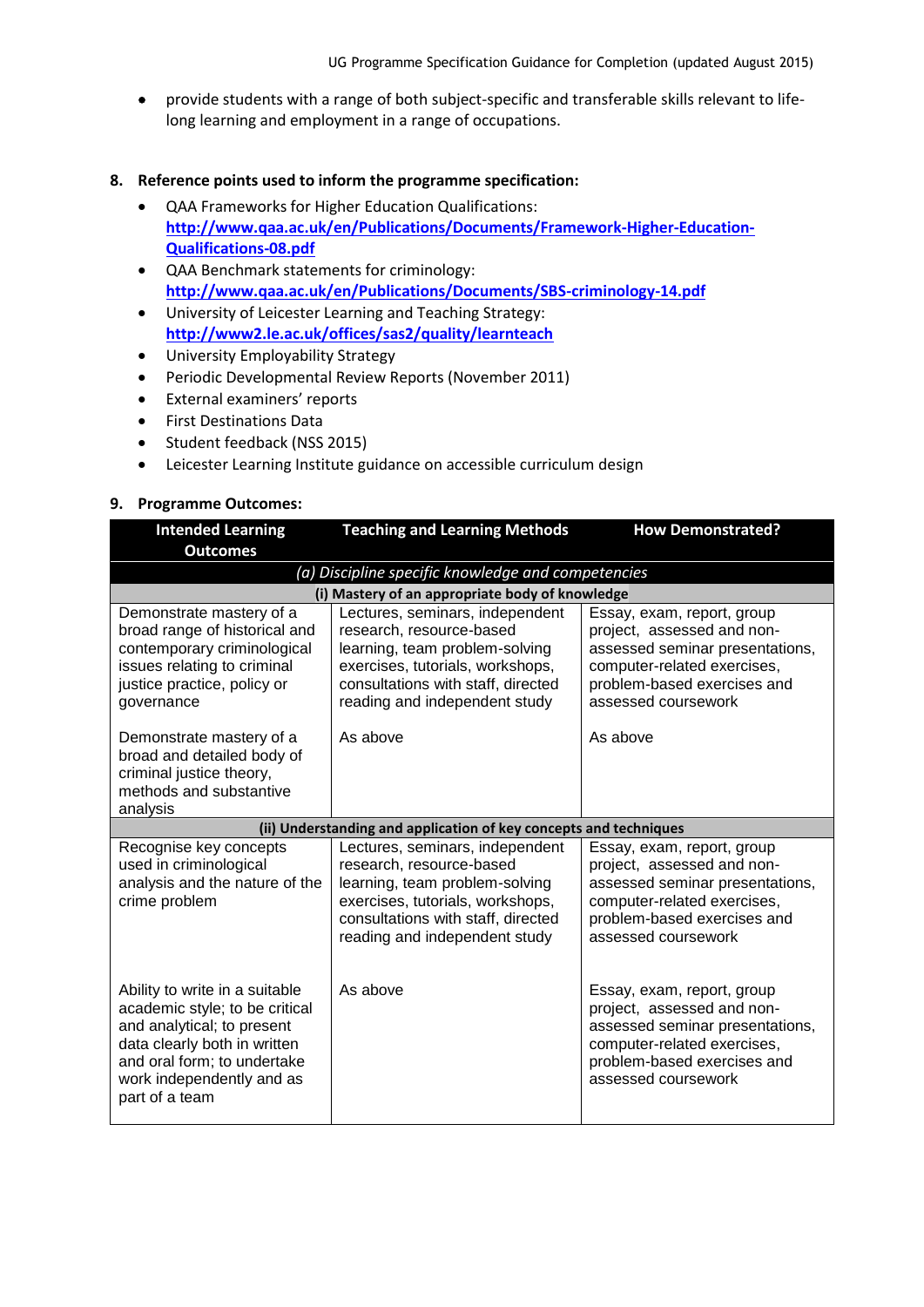| <b>Intended Learning</b><br><b>Outcomes</b>                                                                                                              | <b>Teaching and Learning Methods</b>                                                                                                                                                                                                                      | <b>How Demonstrated?</b>                                                                                                                                                         |  |  |
|----------------------------------------------------------------------------------------------------------------------------------------------------------|-----------------------------------------------------------------------------------------------------------------------------------------------------------------------------------------------------------------------------------------------------------|----------------------------------------------------------------------------------------------------------------------------------------------------------------------------------|--|--|
|                                                                                                                                                          | (iii) Critical analysis of key issues                                                                                                                                                                                                                     |                                                                                                                                                                                  |  |  |
| Ability to analyse key<br>theoretical issues in criminal<br>justice                                                                                      | Lectures, seminars, independent<br>research, resource-based<br>learning, team problem-solving<br>exercises, tutorials, workshops,<br>consultations with staff, directed<br>reading and independent study                                                  | Essay, exam, report, group<br>project, assessed and non-<br>assessed seminar presentations,<br>computer-related exercises,<br>problem-based exercises and<br>assessed coursework |  |  |
|                                                                                                                                                          | (iv) Clear and concise presentation of material                                                                                                                                                                                                           |                                                                                                                                                                                  |  |  |
| Present criminal justice<br>knowledge and arguments in<br>a clear and concise way in a<br>variety of written, graphical<br>and oral formats              | Feedback on coursework and<br>oral and written contributions to<br>seminars, resource-based<br>learning, academic skills<br>programme                                                                                                                     | Essay, exam, report, group<br>project, assessed and non-<br>assessed seminar presentations,<br>computer-related exercises,<br>problem-based exercises and<br>assessed coursework |  |  |
|                                                                                                                                                          | (v) Critical appraisal of evidence with appropriate insight                                                                                                                                                                                               |                                                                                                                                                                                  |  |  |
| Ability to assess the<br>appropriateness of the<br>evidence and the methods<br>used in criminal justice<br>studies, their value and their<br>limitations | Seminars, workshops, tutorials,<br>directed reading, independent<br>research, team problem solving<br>exercises, consultations with staff                                                                                                                 | Essay, exam, report, group<br>project, assessed and non-<br>assessed seminar presentations,<br>computer-related exercises,<br>problem-based exercises and<br>assessed coursework |  |  |
| Ability to read, analyse and<br>reflect critically on criminal<br>justice related texts                                                                  | Seminars, workshops, tutorials,<br>academic skills programme,<br>directed reading, consultations<br>with staff                                                                                                                                            | As above                                                                                                                                                                         |  |  |
|                                                                                                                                                          | (vi) Other discipline specific competencies                                                                                                                                                                                                               |                                                                                                                                                                                  |  |  |
| Ability to explore a variety of<br>criminal justice career<br>options and to identify<br>requisite skills to work in<br>criminal justice                 | Seminars, workshops and visits<br>to criminal justice agencies. In<br>addition, those undertaking the<br>Applied Criminology module will<br>undertake a placement, giving<br>them direct opportunity and<br>experience to identify the skills<br>required | Group report, individual report,<br>discussions with personal tutor,<br>placement report and<br>presentation                                                                     |  |  |
| (b) Transferable skills                                                                                                                                  |                                                                                                                                                                                                                                                           |                                                                                                                                                                                  |  |  |
| (i) Oral communication                                                                                                                                   |                                                                                                                                                                                                                                                           |                                                                                                                                                                                  |  |  |
| Speaking clearly and<br>confidently individually and/or<br>through effective participation<br>as a group of criminologists                               | Seminars, team problem solving<br>exercises, workshop participation,<br>presentations                                                                                                                                                                     | Assessed and non-assessed<br>seminar presentations,<br>contribution to discussions at<br>seminars and workshops                                                                  |  |  |
| Communicating with<br>sensitivity in relation to<br>issues of crime, justice,<br>diversity, equalities and<br>human rights                               | As above                                                                                                                                                                                                                                                  | As above                                                                                                                                                                         |  |  |
| Presenting criminological<br>ideas or proposals to<br>technical and non-technical<br>audiences                                                           | As above                                                                                                                                                                                                                                                  | Assessed and non-assessed<br>seminar presentations,<br>contribution to discussions at<br>seminars and workshops,<br>assessed coursework                                          |  |  |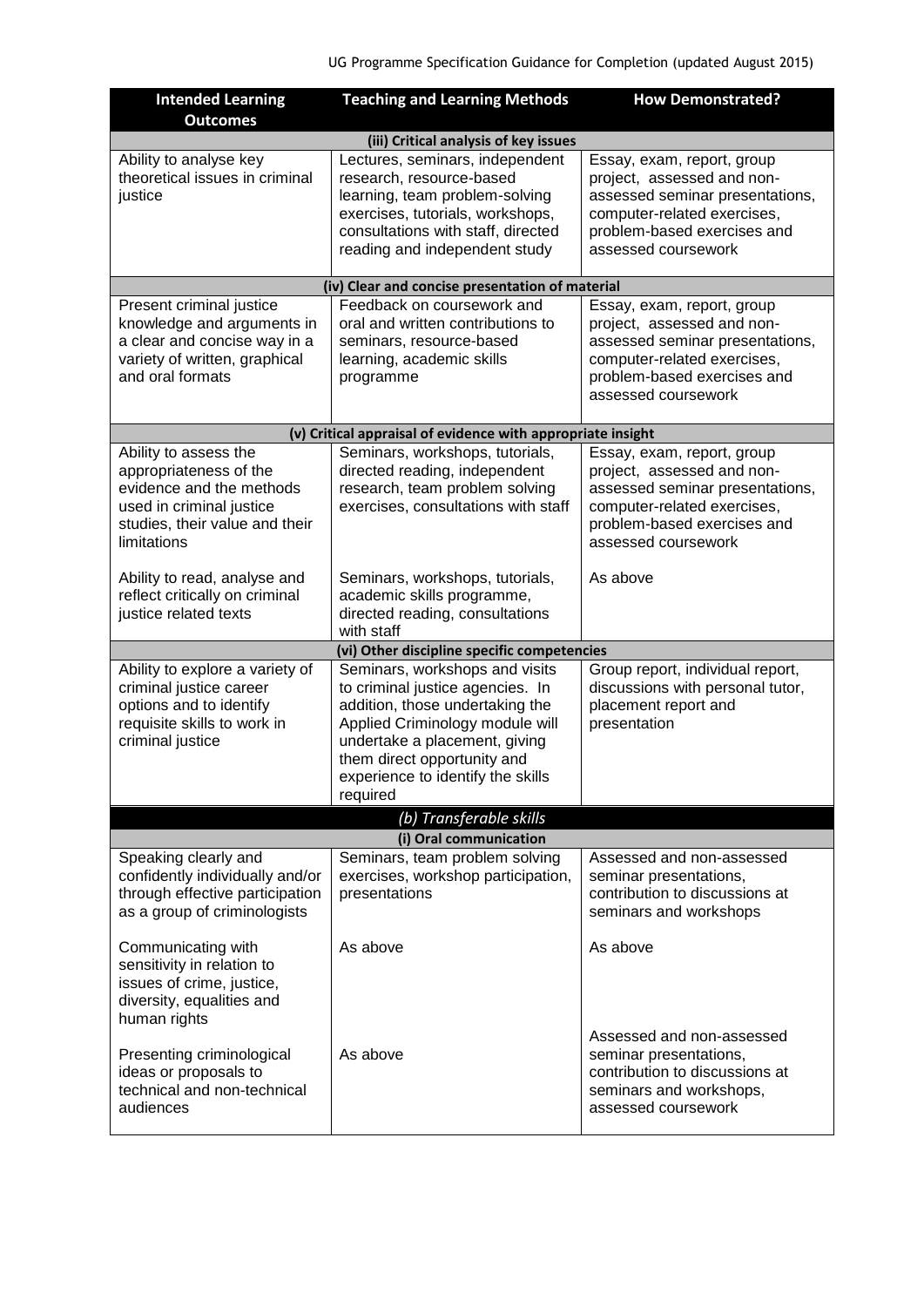| <b>Intended Learning</b><br><b>Outcomes</b>                                                                                                                                                                                                                        | <b>Teaching and Learning Methods</b>                                                                                                          | <b>How Demonstrated?</b>                                                                                     |  |  |  |
|--------------------------------------------------------------------------------------------------------------------------------------------------------------------------------------------------------------------------------------------------------------------|-----------------------------------------------------------------------------------------------------------------------------------------------|--------------------------------------------------------------------------------------------------------------|--|--|--|
| (ii) Written communication                                                                                                                                                                                                                                         |                                                                                                                                               |                                                                                                              |  |  |  |
| <b>Expressing criminal justice</b><br>ideas, theories and concepts<br>clearly in writing                                                                                                                                                                           | Seminars, workshops, tutorials,<br>academic skills programme, team<br>problem solving exercises                                               | Assessed and non-assessed<br>seminar and poster presentations,<br>essays, examinations and tests,<br>reports |  |  |  |
|                                                                                                                                                                                                                                                                    | (iii) Information technology                                                                                                                  |                                                                                                              |  |  |  |
| Use of IT to develop a range<br>of online information<br>acquisition strategies                                                                                                                                                                                    | Computer classes, workshops<br>and independent research                                                                                       | Essay, reports, all other assessed<br>coursework                                                             |  |  |  |
| Uses word processing<br>packages to produce, format<br>and present written work<br>professionally                                                                                                                                                                  | As above                                                                                                                                      | As above                                                                                                     |  |  |  |
| Optimises use of<br>presentation packages to<br>support the development and<br>delivery of presentations                                                                                                                                                           | As above                                                                                                                                      | Presentations                                                                                                |  |  |  |
|                                                                                                                                                                                                                                                                    | (iv) Team working                                                                                                                             |                                                                                                              |  |  |  |
| Ability to form teams and<br>work collaboratively in groups<br>to jointly explore<br>criminological problems and<br>to recognise the value of<br>working closely with others                                                                                       | Seminars and workshops, group<br>research project preparation and<br>fieldwork, independent group<br>study, team problem solving<br>exercises | Problem-based exercises, group<br>presentations, group reports,<br>reflective statements                     |  |  |  |
| Understanding and working<br>effectively within the<br>dynamics of a group,<br>recognising the ability to work<br>with individuals with different<br>backgrounds and views and<br>managing any disagreements<br>or conflicts                                       | Seminars and workshops,<br>groupwork, independent group<br>study, team problem solving<br>exercises                                           | Problem-based exercises, group<br>presentation, reflective<br>statements                                     |  |  |  |
| (v) Problem solving                                                                                                                                                                                                                                                |                                                                                                                                               |                                                                                                              |  |  |  |
| Ability to address and<br>analyse theoretical,<br>methodological and empirical<br>problems posed by criminal<br>justice literature and practice,<br>evaluate a range of solutions<br>and demonstrate cultural and<br>political sensitivity in solution<br>creation | Lectures, seminars, workshops,<br>team problem solving exercises                                                                              | Essay, examinations and<br>problem-based exercises                                                           |  |  |  |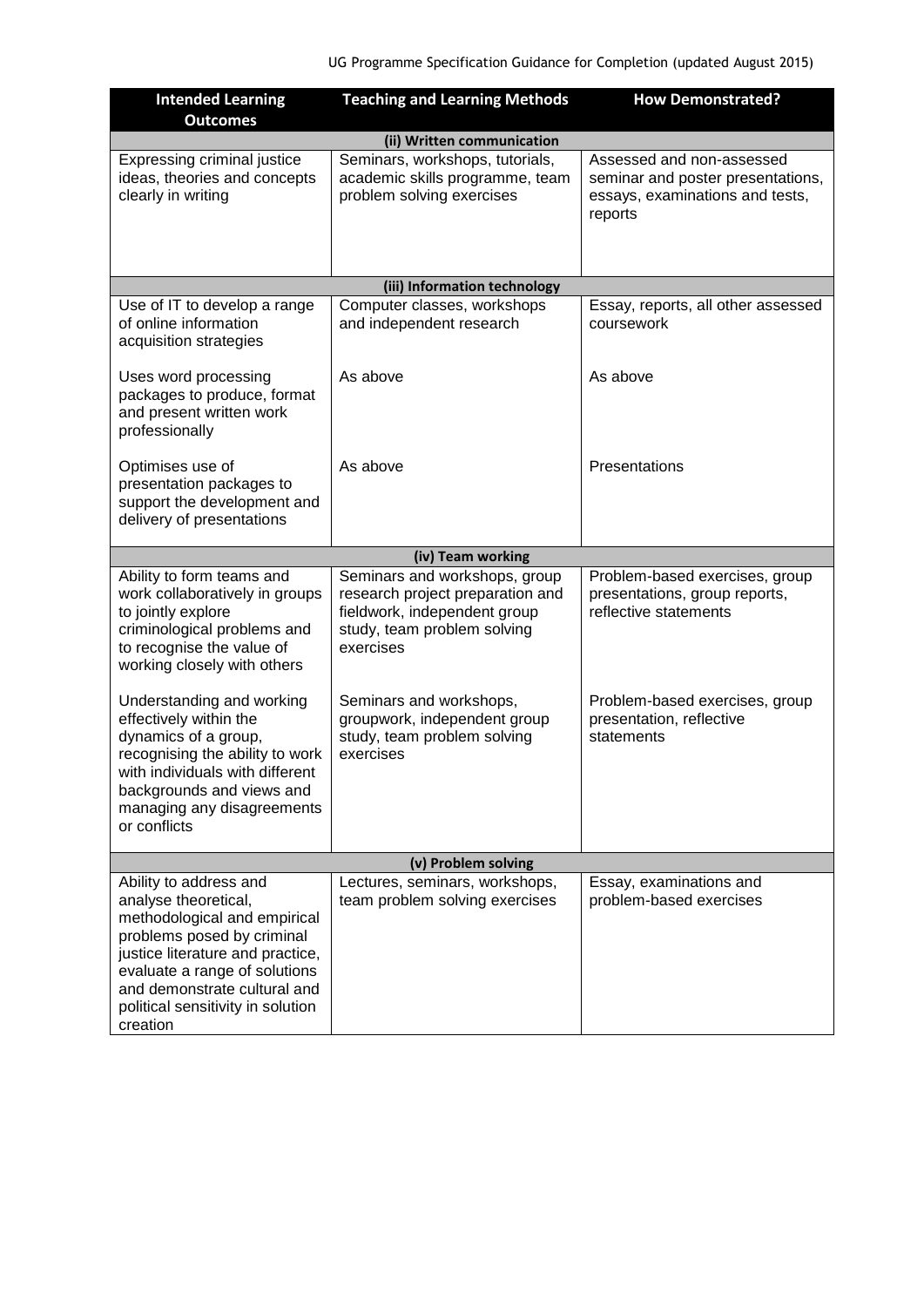| <b>Intended Learning</b><br><b>Outcomes</b>                                                                                                                                            | <b>Teaching and Learning Methods</b>                                                                                                                                                                                    | <b>How Demonstrated?</b>                                                                                           |
|----------------------------------------------------------------------------------------------------------------------------------------------------------------------------------------|-------------------------------------------------------------------------------------------------------------------------------------------------------------------------------------------------------------------------|--------------------------------------------------------------------------------------------------------------------|
|                                                                                                                                                                                        | (vi) Information handling                                                                                                                                                                                               |                                                                                                                    |
| Logically summarises<br>information or data pertaining<br>to criminological issues,<br>identifying the most<br>relevant/key issues                                                     | Computer classes, workshops,<br>independent and group research                                                                                                                                                          | Essays, group research project,<br>computer-based exercises,<br>problem-based exercises and<br>assessed coursework |
| Have an awareness of data<br>protection issues and how<br>these relate to criminological<br>data                                                                                       | Workshops and placement                                                                                                                                                                                                 | Groupwork and individual report                                                                                    |
|                                                                                                                                                                                        | (vii) Skills for lifelong learning                                                                                                                                                                                      |                                                                                                                    |
| Ability to demonstrate<br>intellectual independence<br>through the setting of<br>research tasks and/or the<br>analysing of criminological<br>questions relating to criminal<br>justice | Reflect upon own learning and<br>achievements and plan for<br>personal, educational and career<br>development. Fostering<br>independent learning and self-<br>evaluation through consultation<br>and feed-back sessions | Independent research, seminars,<br>team problem solving exercises,<br>portfolio, directed reading                  |
| Capacity for time<br>management                                                                                                                                                        | Through all of the above teaching<br>and learning methods                                                                                                                                                               | Managing workload, meeting<br>deadlines                                                                            |
| Capacity for independent<br>study, self-organisation, and<br>monitoring own performance                                                                                                | As above                                                                                                                                                                                                                | Throughout all coursework                                                                                          |
| Capacity for personal<br>reflection and demonstrating<br>an appreciation of own<br>strengths, limitations and<br>values                                                                | As above                                                                                                                                                                                                                | Throughout all coursework.<br>Formally assessed via reflective<br>statements and research diary                    |

## **10. Excluded combinations and course transfers**

- **a) Excluded combinations none**
- **b) Course transfers**

The Year 1 Introduction to Criminal Justice module must be undertaken

## **11. Criteria for award and classification**

As defined in **Senate Regulation 5:** Regulations governing undergraduate programmes of study.

# **12. Progression points:**

In cases where a student has failed to meet a requirement to progress he or she will be required to withdraw from the course

# **13. Key/extra features:**

The year 1 Introduction to Criminal Justice module includes the Criminology Talent Academy. They year 2 Punishment and Rehabilitation module gives students the opportunity to enrol on the Criminal Justice Fast Track. The third year module Applied Criminology consists of a work placement, giving students valuable experience of working in an environment related to criminal justice.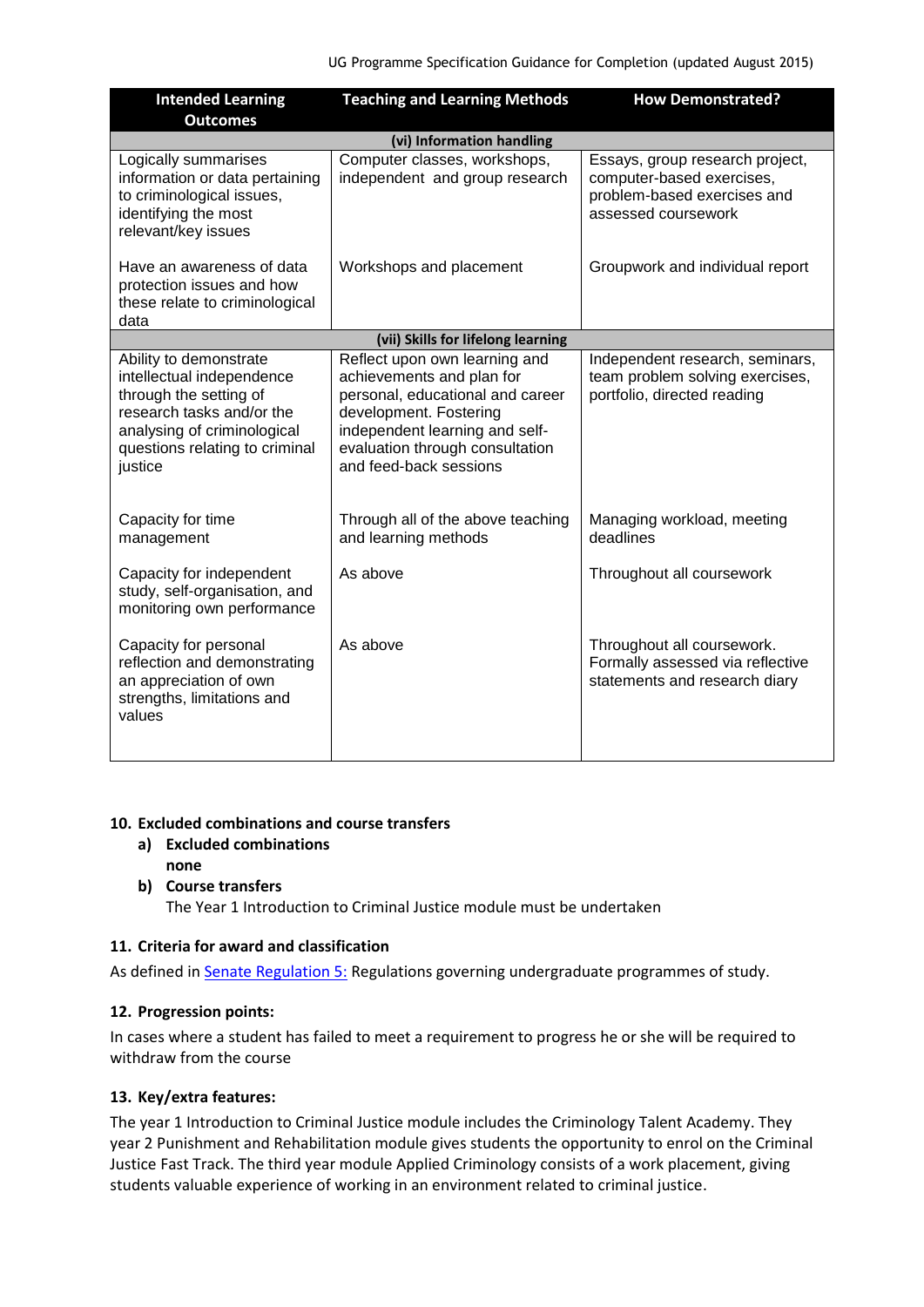#### **14. Indications of programme quality**

- QAA Frameworks for Higher Education Qualifications: **[http://www.qaa.ac.uk/en/Publications/Documents/Framework-Higher-Education-](http://www.qaa.ac.uk/en/Publications/Documents/Framework-Higher-Education-Qualifications-08.pdf)[Qualifications-08.pdf](http://www.qaa.ac.uk/en/Publications/Documents/Framework-Higher-Education-Qualifications-08.pdf)**
- QAA Benchmark statements for criminology: **<http://www.qaa.ac.uk/en/Publications/Documents/SBS-criminology-14.pdf>**
- University of Leicester Learning and Teaching Strategy: **<http://www2.le.ac.uk/offices/sas2/quality/learnteach>**
- University Employability Strategy
- Periodic Developmental Review Reports (November 2011)
- External examiners' reports
- First Destinations Data
- Student feedback (NSS 2015)
- Annual Developmental Review (2014 and previous years)

We deliver undergraduate teaching to the highest standards with National Student Survey (NSS) feedback indicating excellent student satisfaction. In the NSS return for 2015 we scored 91% overall and scored higher than the sector average on all aspects of Departmental provision.

#### **15. Summary of programme/pathway delivery and assessment:**

Teaching methods are varied and pedagogically driven. We make use of a variety of learning and teaching technologies appropriate to the subject and nature of the topic and the ILOs. Face to face lectures, seminars, tutorials, workshops, discussion boards, and reflective diaries are included.

The assessment pattern is based on the Department's Undergraduate Assessment Framework (see Appendix 4) in offering a range of assessment types in acknowledgement of diversity in student preferences, needs and abilities. Formative assessments are included in all 30 credit modules and study skills provision, tailored to each assessment type, is embedded within each module.

#### **Appendix 1: Programme structure** (programme regulations)

|  | <b>Minor in Criminal Justice</b> |  |
|--|----------------------------------|--|
|  |                                  |  |

|                   | <b>Semester One</b>                               | <b>Semester Two</b> |  |
|-------------------|---------------------------------------------------|---------------------|--|
| <b>Year One</b>   | CR1002 Criminal Justice in Action (30 credits)    |                     |  |
| <b>Year Two</b>   | CR2008 Punishment and Rehabilitation (30 credits) |                     |  |
| <b>Year Three</b> | CR3030 Applied Criminology (30 credits)           |                     |  |

**NB.** Students who are enrolled on the Major in Criminology with a Minor in Criminal Justice will follow the below for the Minor:

|                 | <b>Semester One</b>                  | <b>Semester Two</b> |
|-----------------|--------------------------------------|---------------------|
| <b>Year One</b> | CR1006 Victims of Crime (30 credits) |                     |
|                 |                                      |                     |

New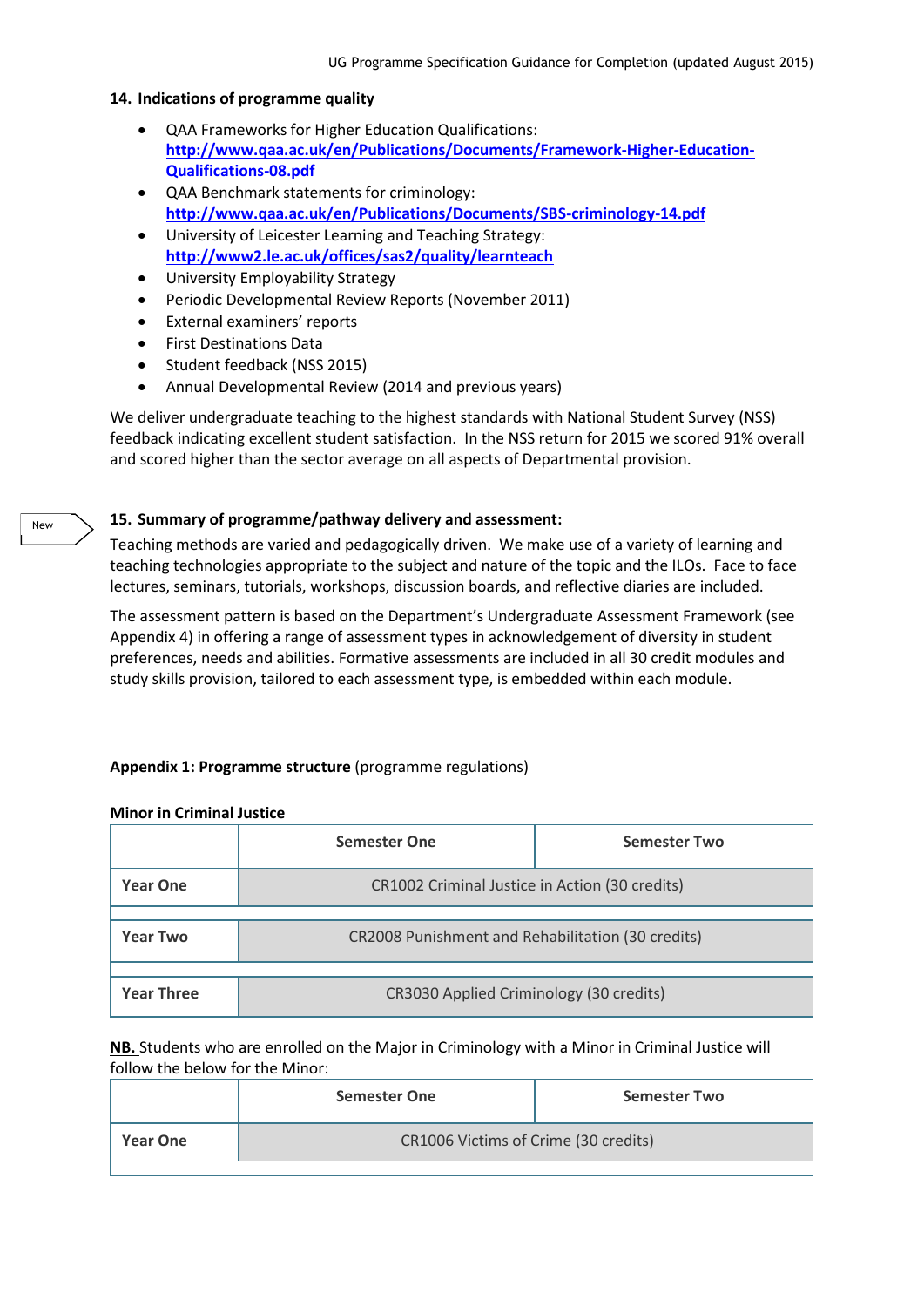| <b>Year Two</b>   | One Option Module from the<br>following:<br>CR2002 Cybercrime (15 credits)<br>CR2024 Organised Crime (15 credits)<br>CR2022 Investigative Psychology (15<br>credits)<br>CR2026 Youth Crime and Justice (15<br>credits) | One Option Module (15 credits) from the<br>following:<br>CR2003 Sex and Violence (15 credits)<br>CR2020 Crime and Technology (15<br>credits)<br>CR2023 Legal Psychology and Offender<br>Rehabilitation (15 credits)<br>CR2025 Terrorism (15 credits) |  |
|-------------------|------------------------------------------------------------------------------------------------------------------------------------------------------------------------------------------------------------------------|------------------------------------------------------------------------------------------------------------------------------------------------------------------------------------------------------------------------------------------------------|--|
| <b>Year Three</b> | CR3030 Applied Criminology (30 credits)                                                                                                                                                                                |                                                                                                                                                                                                                                                      |  |

# **Appendix 2: Module specifications**

See module specification database <http://www.le.ac.uk/sas/courses/documentation>

**Appendix 3: Skills matrix**

**Appendix 4: Department of Criminology Undergraduate Assessment Framework**